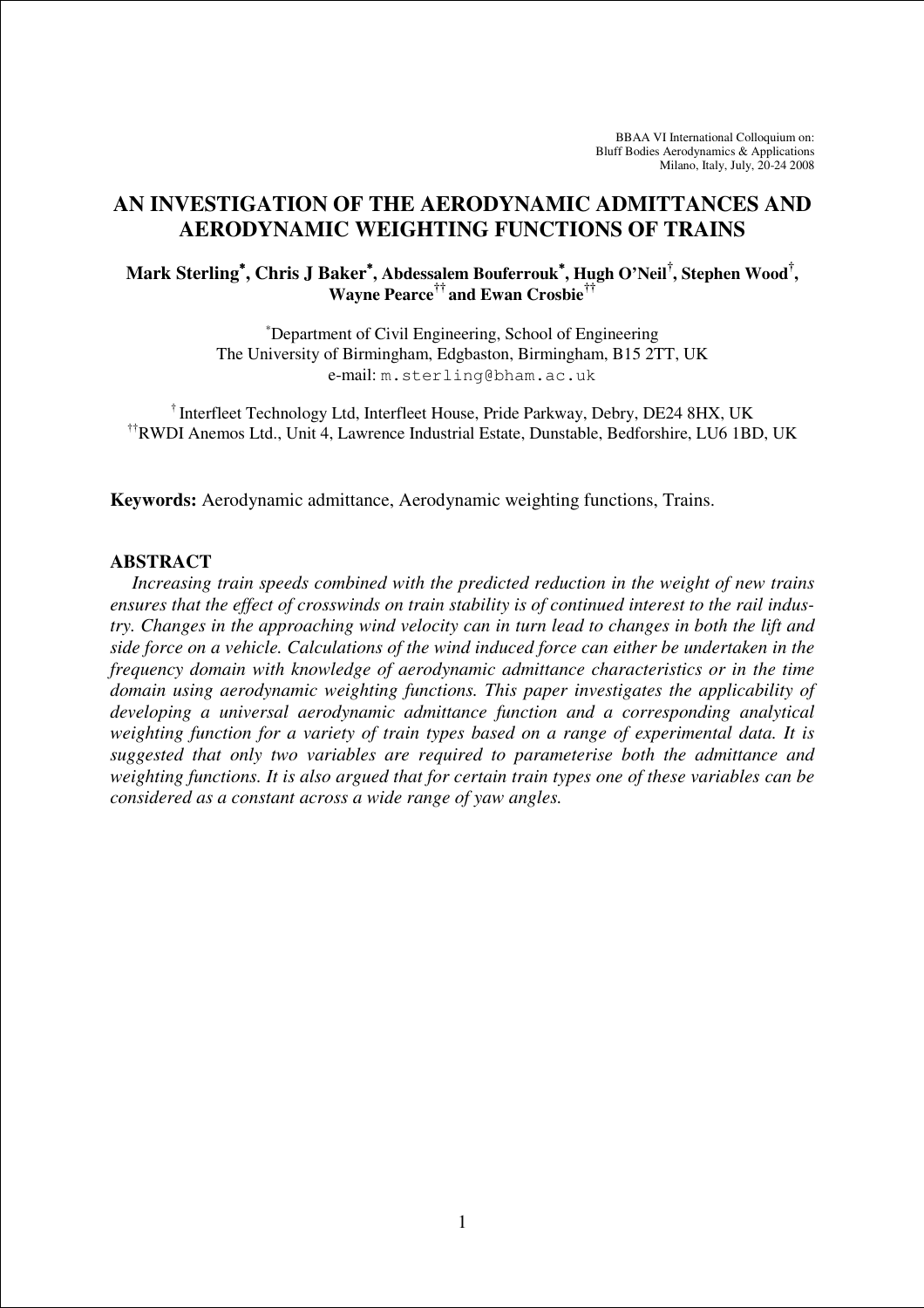### **1 INTRODUCTION**

The stability of passenger trains and the dewirement of pantographs from overhead power cables are just two instances where the effect of cross winds can be of paramount importance. In order to examine either of these two problems in detail, a knowledge of the behaviour of the approaching wind and the induced response of the train is required. However, the complex nature of the wind in the lower part of the atmospheric boundary layer (ABL) and its interaction with the train can lead to the creation of addition flow structures which in turn can complicate the issue of predicting the wind induced forces. Nevertheless given sufficient information concerning the characteristics of the wind it is possible to begin to formulate a response to address these issues.

Conceptually, there are essentially two approaches which can be used to relate fluctuations in the wind to those on a vehicle. Such calculations are usually either performed in the frequency domain or the time domain. In the frequency domain it can be shown that:

$$
S_{CFCF}(n) = 4C_F^2 \frac{S_{uu}(n)}{U^2} |X_F(n)|^2
$$
 (1)

where  $S_{CFCF}(n)$  is the power spectral density of the force coefficient, *n* is the frequency,  $C_F$  is the force coefficient,  $S_{uu}(n)$  is the power spectral density of the streamwise component of the approaching wind, *U* is the mean velocity corresponding to the streamwise component of the wind and  $|X_F(n)|^2$  is the aerodynamic admittance function. This approach embodies a number of fundamental assumptions regarding the behaviour of the flow around the train and the response of the train itself. These assumptions will be explored in detail in subsequent sections and their applicability to train aerodynamics will be examined.

In the time domain the quasi steady effects are usually incorporated through a convolution of the fluctuating streamwise velocity  $(u'(t))$  and a weighting function  $h_F(\tau)$ :

$$
f'(t) = \frac{1}{2} C_F \rho A \int_0^\infty h_F(\tau) u'^2 (t - \tau) d\tau
$$
 (2)

where  $f'(t)$  is the fluctuating force on the train and *A* is the side area. The relationships between the time and frequency domain can be expressed mathematically via Eqns. (3) and (4):

$$
h_F(\tau) = \int_0^\infty |X_F(n)| e^{2\pi n i} dn \tag{3}
$$

$$
\left|X_{F}\left(n\right)\right| = \int_{0}^{\infty} h_{F}\left(\tau\right) e^{2\pi n} d\tau \tag{4}
$$

where *i* is the square root of minus one. This paper will examine a variety of experimental data in order to evaluate the aerodynamic weighting functions and aerodynamic admittances for a variety of train types. The data relating to the experimental work are outlined in section 2, while section 3 discusses the results of previous and current work in terms of the admittance function. Building on the work of the previous section, section 4 introduces a simple expression for the admittance function which is shown to fit a variety of train types for a variety of yaw angles. Finally, conclusions are presented in section 5.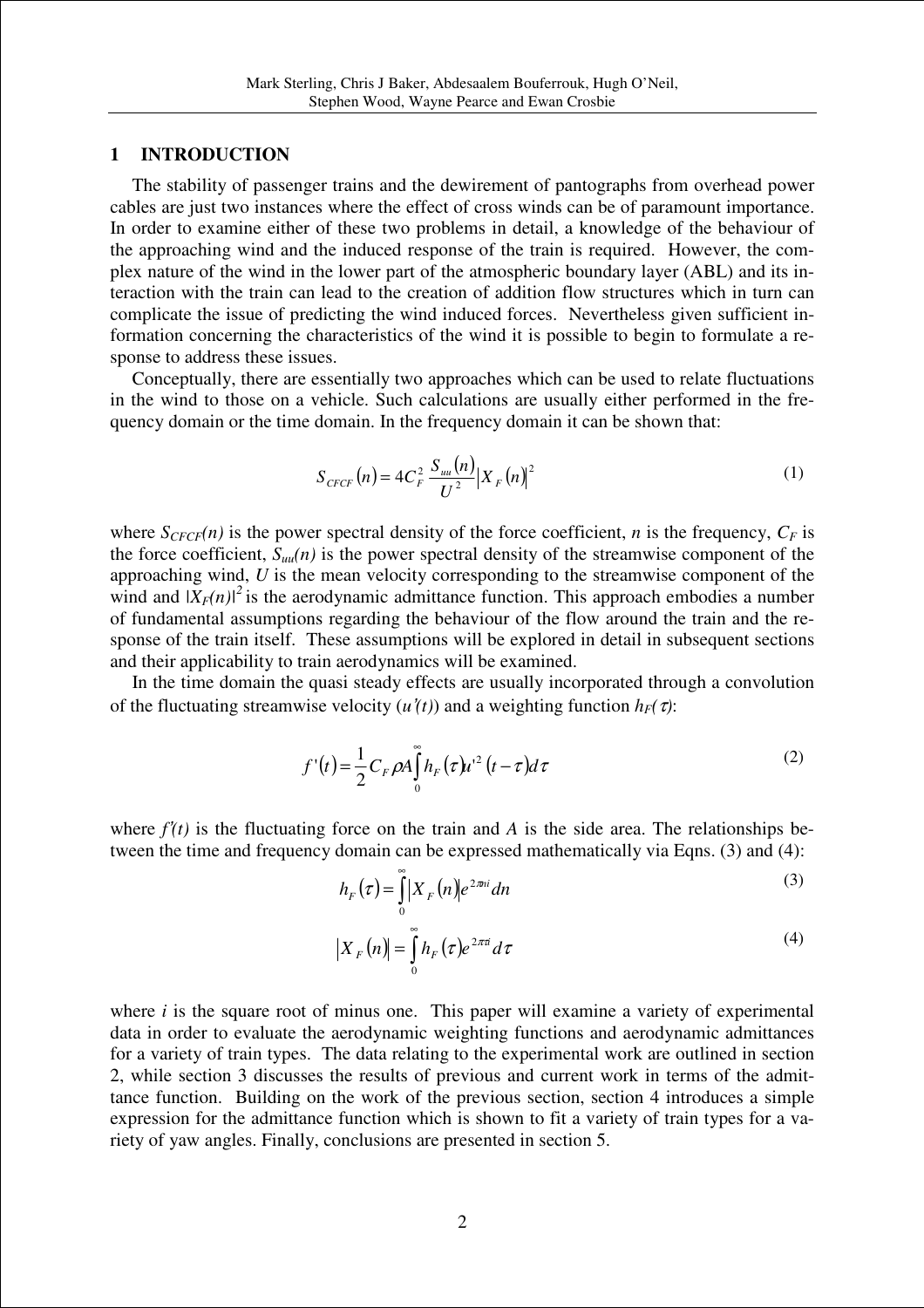# **2 THE MEASUREMENTS**

Unfortunately there is only sparse data available in the public domain relating to this topic. Early model scale experiments undertaken in wind tunnels provided the main source of data prior to 2000. Three sources of data prior to 2000 will be investigated in this paper: Advanced Passenger Train (APT); a magnetically levitated vehicle (Mag-lev), [1]; and an idealised train (IT), [2]. All of the experiments were undertaken at model-scales of 1:50, 1:25 and 1:50 respectively. Further details relating to the simulations and the experimental data are available from [3].

In order to investigate the stability of the Class 390 "Pendolino" train in cross winds and to compare the data to that of a perceived "safe" vehicle (i.e. a Mark 3 coach), a series of fullscale experiments were undertaken at a coastal site at Eskmeals in Cumbria in the north west of England during the winters of 2001/02 and 2002/03, (see [4] and [5] for further details). Fig. 1 illustrates a schematic of the experimental geometry. The wind velocities was measured upstream trains using two ultrasonic anemometers (Model Gill R3-50, Biral) mounted at 3m and 10m above the ground. Additional anemometers were also mounted on a secondary mast in order to provide an insight into the profile of the approaching wind speed with respect to height above the ground. For the purposes of the current analysis, it is sufficient to report that data outlined below contained no unexpected behaviour, e.g. the data was stationary, and the turbulence intensity and surface roughness were consistent with this type of terrain [6].



Fig. 1. A schematic of the site geometry for the full-scale experiments (source: [7]).

In the light of recent developments in the wind loading Codes of Practice in the UK, Europe and elsewhere, a perceived problem with respect to potential pantograph de-wirement between the pantograph arm and overhead cable arose. Hence, the Railway Safety and Standards Board (RSSB) funded a series of wind tunnel experiments on a  $1/30<sup>th</sup>$  model of a Class 365 EMU. The experiments were undertaken in an open return wind tunnel. Full details of the project can be found in [7] with an in depth analysis of the supporting data given in [8]. It is sufficient to note that the velocity profile matched the target ABL with a corresponding full-scale surface roughness of 0.03m. The turbulence intensity profile over a range corresponding to the vehicle height was appropriate [8] in addition to the corresponding velocity spectra [8]. An illustration of the wind tunnel experiments is given in Fig. 2.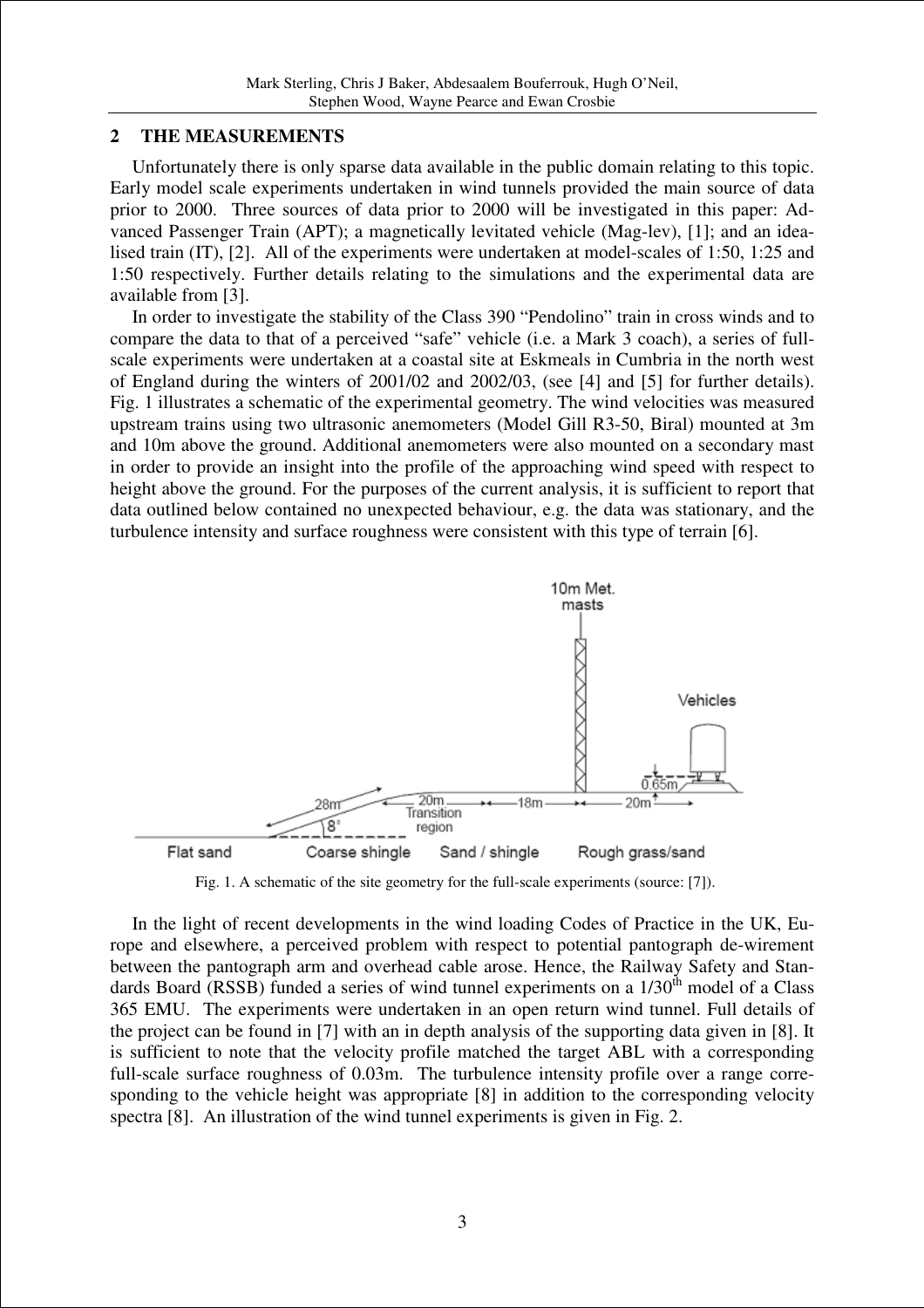

Fig. 2. A schematic of the site geometry for the full-scale experiments (source: [4]).

# **3 EXPERIMENTAL RESULTS**

# **3.1 Pre-2000 measurements**



Fig. 2. Side force admittance data for the Mag-lev, APT and IT vehicles.

In what follows the data presented relate to the wind induced side forces only, and correspond to a limited set of yaw angles. These yaw angles are  $76^{\circ}$ ,  $90^{\circ}$  and  $90^{\circ}$  for the Mag-lev, APT and IT respectively. Fig. 2 illustrates the aerodynamic admittance function for the Mag-Lev, APT and IT. The vertical axis in figure represents the admittance function as defined by Eqn. (1), while the horizontal axis represents the reduced frequency (actual frequency x length of a single vehicle / mean streamwise velocity). This format will be adopted throughout the paper. It should be noted that these data represent the mean values of admittance only and in all cases have a large degree of scatter, e.g. [9] states that the associated standard error (standard deviation/mean) is of the order of 38%. All of the data in Fig. 2 follow the same trend and indicate that as the reduced frequency tends to zero, the admittance tends towards unity, i.e. the large scale (low frequency) variations in the wind directly affect the forces measured on the trains. As the reduced frequency increases (turbulent scales reduce), the admittance rapidly decreases and takes into account the filtering that the inertia of the vehicle has on the flow, i.e. the lack of correlation of the gust structures.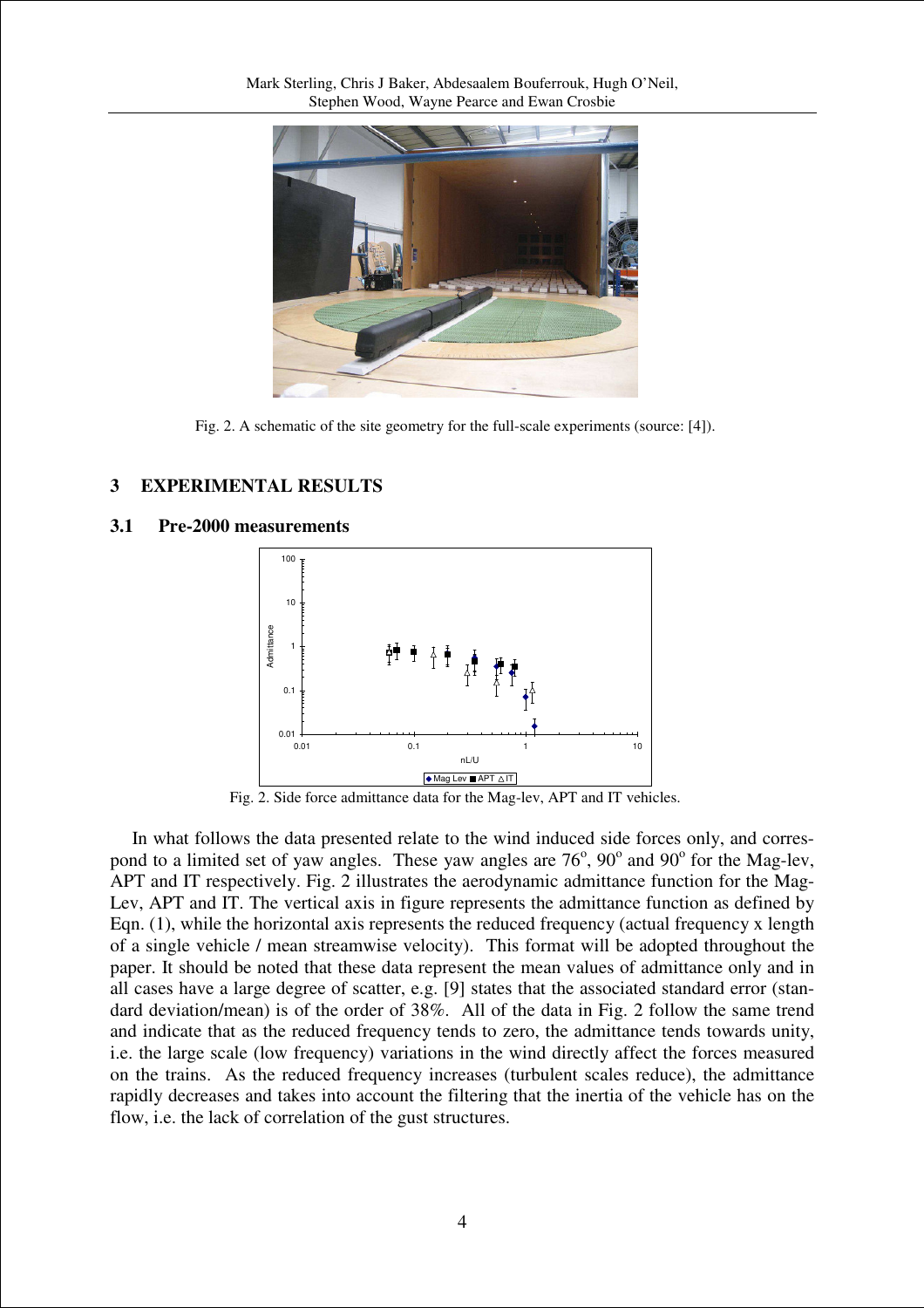### **3.2 Mark 3 coach full scale measurements**





Fig. 3. Side force aerodynamic admittances for the Mark 3 coach



Figs. 3 and 4 illustrates the side force and lift aerodynamic admittances respectively corresponding to the Mark 3 coach. Fig. 3 illustrates that the side force admittances all appear to collapse onto a single line, albeit with a significant amount of fluctuations. The lift force admittance data in Fig. 4 indicates similar trends to those outlined in Fig. 3, i.e. at low frequencies the admittances tends towards a constant value and decreases as the reduced frequency increases. Unlike the data in Fig. 3 the magnitude of the aerodynamic admittance appears to be dependant on yaw angle, e.g. the curve corresponding to a yaw angle of  $29^\circ$  is displaced vertically upwards from the remaining yaw angles. The rate of change of the side force admittance with respect to reduced frequency appears to be greater than that of the corresponding lift force admittance. It is also noted that the lift force at a yaw angle of  $29^\circ$  is greater than unity at low frequency.

#### **3.3 Class 390 full-scale measurements**



Figs. 5 and 6 illustrate the aerodynamic admittance corresponding to the side and lift forces for the Class 390. In order to ease the interpretation of the aerodynamic effects, the effect of any vehicle suspension response has been removed, and is manifested by the gaps in the admittances. Such responses correspond to high frequency fluctuations and as such for the purposes of the current analysis it is considered not unreasonable to disregard this behaviour. The side force admittance data presented in Fig. 5 indicates that both sets of data appear to follow the same trend, a result which is consistent with the analysis of the Mark 3 data. The lift force data for the Class 390 (Fig. 6) also illustrates similar trends although the rate of decrease at high frequencies appears to be less than that of the side force. Although the data tends towards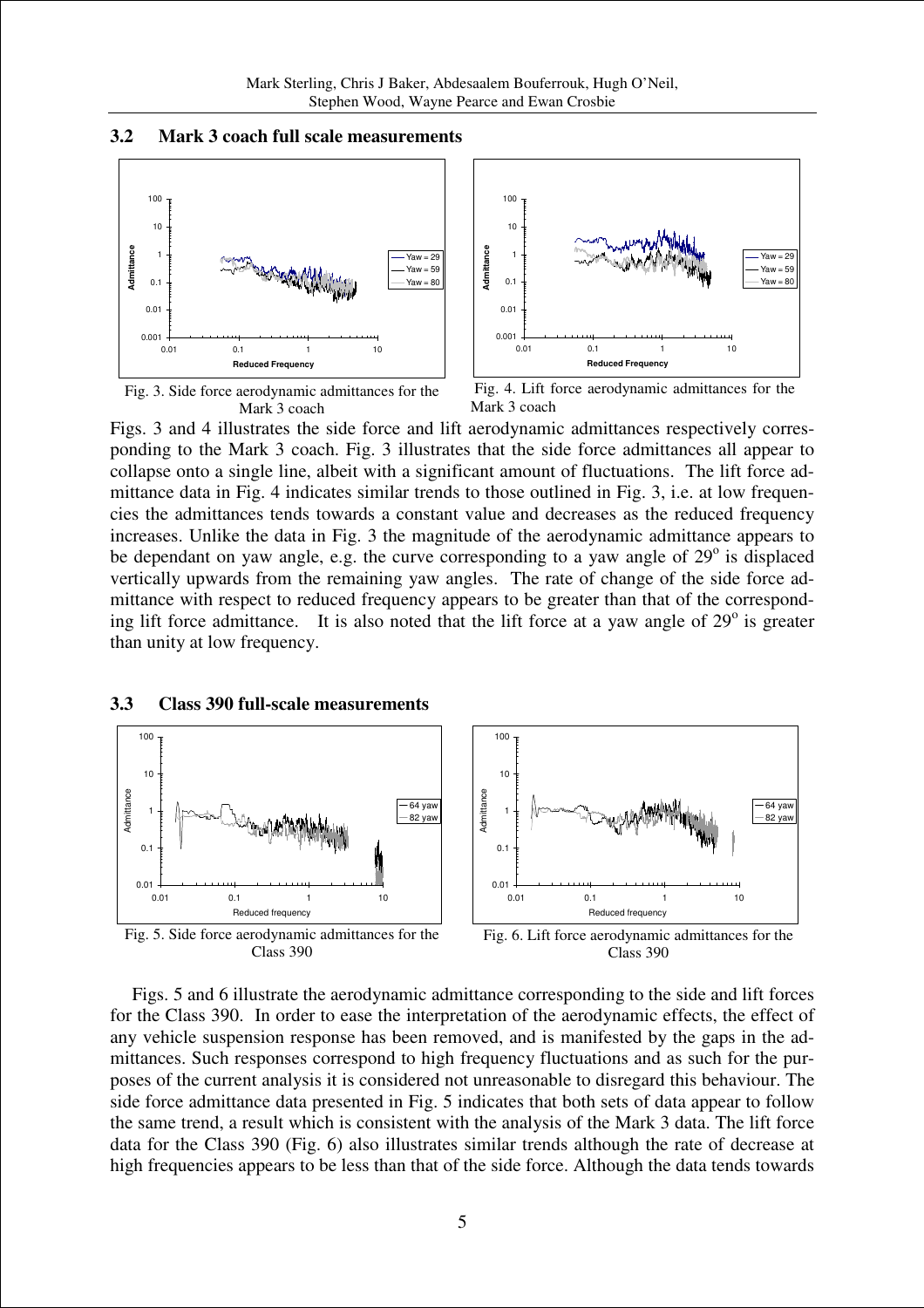unity at low frequencies there appears to be a peak in admittance at a reduced frequency of 0.1. This behaviour may arise as a result of vehicle induced turbulence.

## **3.4 Class 365 wind tunnel tests**

The experiments for the Class 365 were undertaken in controlled conditions and as such data is available for a wide variety of yaw angles. These data are illustrated in Figs. 7 and 8. Fig. 7 illustrates that admittance varies with respect to yaw angle and at high yaw angles  $($ >45 $^{\circ}$ ) the admittance appear to collapse onto a single curve, albeit with a large degree of scatter. The same trend is apparent in the lift force (Fig. 8). It is also interesting to note that in the majority of cases as the reduced frequency decreases, the admittances tends towards values greater than unity. This issue will be addressed in the following sections.



# **4 FITTED AERODYNAMIC ADMITTANCES AND CORRESPONDING WEIGHTING FUNCTIONS**

### **4.1 Initial comments concerning the aerodynamic admittances**

In the previous section it was noted that a number of the admittance plots did not appear to tend towards unity at low values of reduced frequency. At first glance this is surprising since at low frequencies one would expect the fluctuations in the wind to follow the fluctuations in the longitudinal velocity. However, as outlined in section 1, there are a number of assumptions embodied within the aerodynamic admittance function, which it is perhaps worth revisiting. Firstly, the concept of an admittance function was initially developed in the 1960s for line-like structures, i.e. structures who do not significantly alter the flow around them and whose leading dimensions are significantly less than the longitudinal scale of turbulence. Both of these factors are not true for trains, since a train is essentially a bluff body and has characteristics dimensions similar to that longitudinal scale of turbulence. As a result both of these factors would result in low frequency admittances not tending towards unity. Secondly, body induced turbulence would add extra force fluctuations which again would alter the value of admittance at certain frequencies. However, perhaps the most influential factor for the current analysis concerns the height at which the streamwise velocity spectrum is measured. In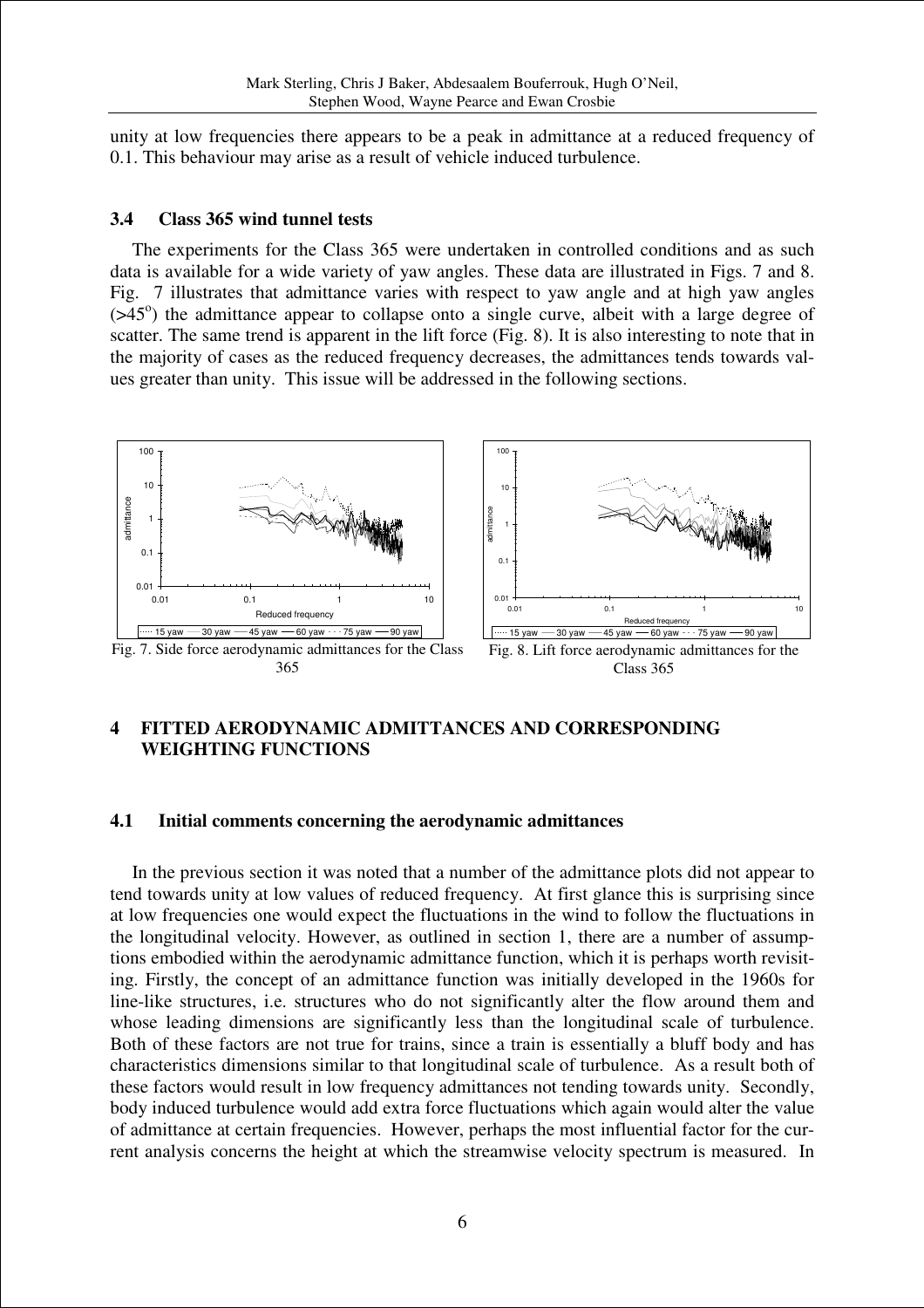the above analysis this has been calculated at a full-scale equivalent height of 3m. While it is acknowledged that specifying a given height for such a calculation is important in terms of standardization, one must question the scientific implications of this approach. For example, this height might be where the stagnation streamline occurs, but need not necessarily be so. Indeed the concept of the stagnation streamline is far from robust for complex three dimensional bluff bodies at incidence to the flow.

Noting these above points it is postulated that it is not unreasonable to adjust all of the admittances by constant in order to ensure that they all tend towards unity at low values of reduced frequencies. While the scientific justification for this adjustment may be questionable, it is considered within the limits of the aforementioned assumptions and ensures that the form of all of the admittances can easily be compared. The affect of this adjustment is illustrated in Figs. 9-11 for all of the post 2000 data, and shows that all of data follow similar trends, albeit with a large amount of scatter. The legend has not been reproduced since it is only the form that is of interest.

10



Fig. 10. Lift force admittance, all post 200 full-scale data Fig. 11 lift force admittance, model scale data, Class 365

Examining the side force admittance data, there appeared to be no discernable trends between the different train types. Hence, all of this data has been presented as together in Fig. 9. However, examining the lift force data, the full-scale data and wind tunnel data appeared to show slight differences, namely a small reduced peak at a reduced frequency of less than unity in the full-scale data. This difference probably arises as a result of vortex induced phenomena over the roof of the train. For the purposes of the current analysis was decided to consider the full-scale lift force admittance separately from the corresponding Class 365 data.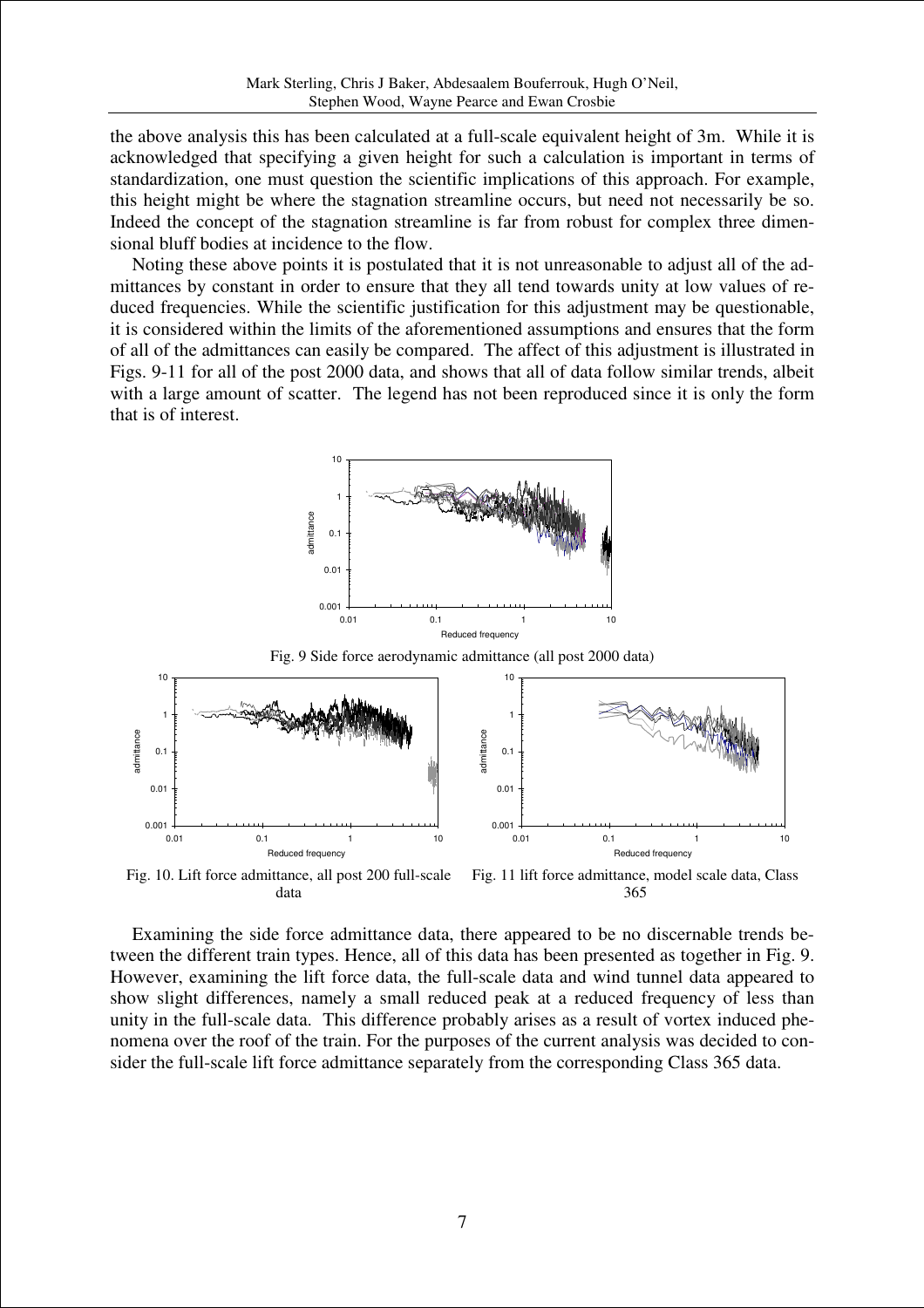## **4.2 General curve fitting**

The previous subsection illustrated that providing the data has been adjusted correctly, the aerodynamic admittance functions appear to follow a similar trend regardless of yaw angle and / or train type. In order to simplify this further the following section will examine the possibility of fitting a simple curve to the admittance functions. The equation corresponding to the curve adopted is given in Eqn. (5):

$$
\left|X_{F}(n)\right|^{2} = \frac{1/k}{\left\{\left[1-\left(\frac{\overline{n}}{n}\right)^{2}\right]^{2}+\left[2\xi\frac{\overline{n}}{n}\right]^{2}\right\}^{1/2}}
$$
\n(5)

where  $\overline{n}$  is the reduced frequency and *k*,  $\xi$  and  $\overline{n}$ ' are constants. The benefit of fitting an equation of the type shown in Eqn. (5) is that it that is has a corresponding an analytical form in the time domain, i.e.:

$$
\overline{h}_F(\overline{\tau}) = a \sin(b\overline{\tau}) \exp(-c\overline{\tau}) \qquad \text{for} \qquad \xi < 1.0 \qquad (6a)
$$
  
\n
$$
\overline{h}_F(\overline{\tau}) = d\overline{\tau} \exp(-c\overline{\tau}) \qquad \text{for} \qquad \xi = 1.0 \qquad (6b)
$$

$$
\overline{h}_F(\overline{\tau}) = a' \sinh(b' \overline{\tau}) \exp(-c \overline{\tau}) \qquad \text{for} \qquad \xi > 1.0 \qquad (6c)
$$

where 
$$
\overline{\tau} = \tau U / L
$$
,  $\overline{h}_F(\overline{\tau}) = h_F(\tau) L / U$ ,  $a = \frac{2\pi \overline{n'}}{k\sqrt{1 - \xi^2}}$ ,  $a' = \frac{2\pi \overline{n'}}{k\sqrt{\xi^2 - 1}}$ ,

 $b = 2\pi \overline{n'}\sqrt{1-\xi^2}$ ,  $b' = 2\pi \overline{n'}\sqrt{\xi^2-1}$ ,  $c = 2\pi \overline{n'}\xi$ ,  $d = (2\pi \overline{n'})^3 / k$  and *L* is a characteristic length.

In order to fit Eqn. (5) to the experimental data, the following assumptions were made:

- The value of *k* corresponding to each admittance function was considered to be given by the average value of the admittance for reduced frequencies of 0.1 and below.
- The parameters  $\xi$  and  $\overline{n}$ <sup>'</sup> were varied and the corresponding values of admittance given by Eqn. (5) over the reduced frequency range were calculated.
- In order to evaluate the correct combination of  $\xi$  and  $\overline{n}$ <sup>'</sup>, the sum of the square of the difference between the measured data and that obtained from the fitted curve were evaluated for reduced frequencies greater than 1.0. The correct combination of ξ and  $\overline{n}$  was assumed to be given by the minimum value of this parameter. In what follows this parameter is termed the 'error'.
- $\xi$  was varied over the range 0.1 to 10 in increments of 0.1.
- $\overline{n}$ <sup>'</sup> was varied over the range 1 to 11 in increments of 1.

Table 1 illustrates a set of various possible combinations for the parameters  $k$ ,  $\xi$  and  $\overline{n}$ '. The value of  $k$  is relatively straight forward to specify. However, there are various combinations of ξ and *n*' which appear to give sensible results and the values in table 1 have been adopted in order to provide a common framework in which the data can be interpreted, i.e. in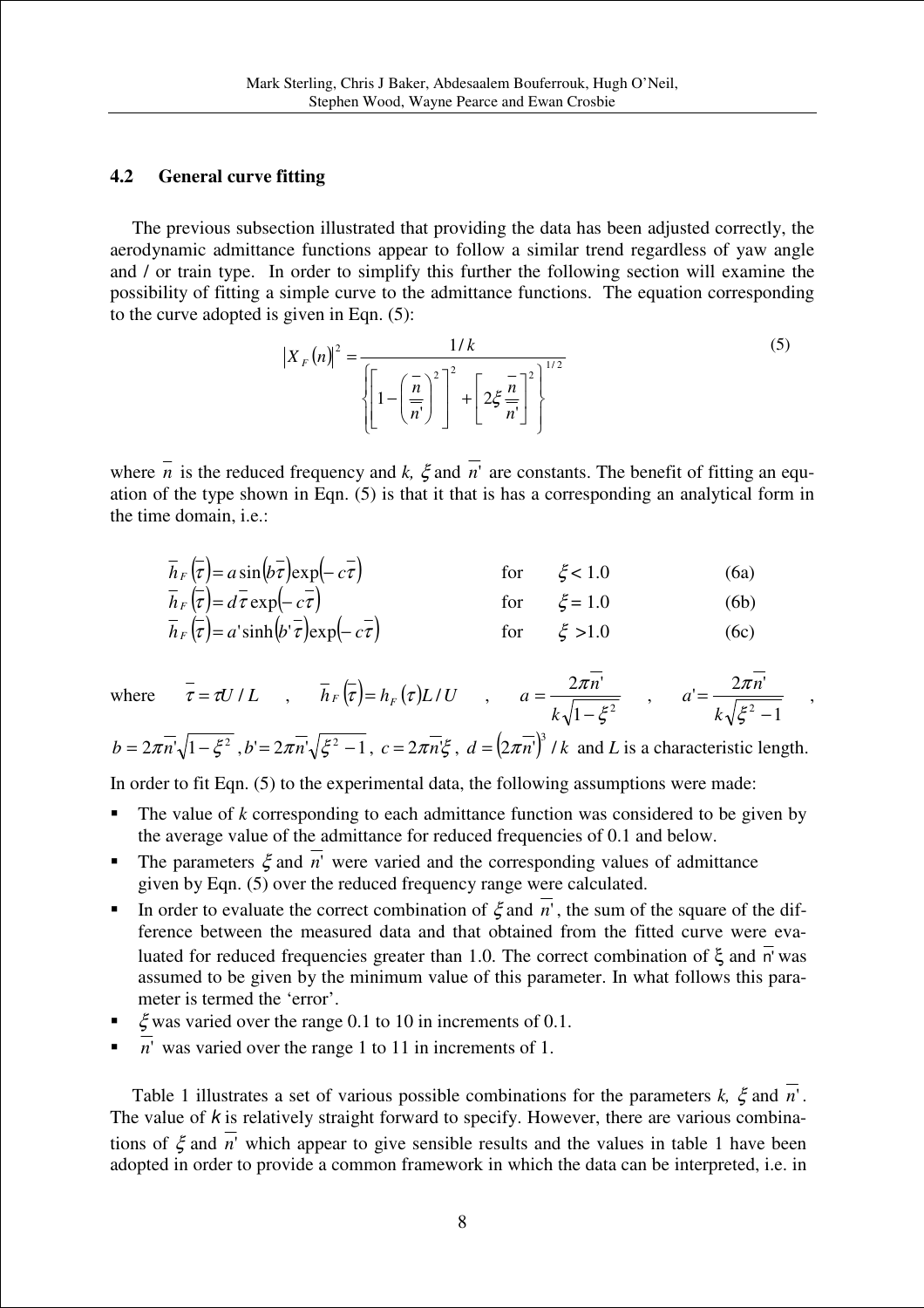a significant number of cases the value of  $\overline{n}$ <sup>'</sup> can be seen to be 2.0. In some cases the best fit was obtained with different values of  $\xi$  and  $\overline{n'}$  to those listed in table 1. In other words, there are a number of local minima in the 'ξ- *n*'-error' surface. However, the maximum difference between the global minima on the ' $\xi \overline{n}$ '-error' surface and that corresponding to the local minima given by the value in table 1 was  $17\%$  for one set of data (Mark 3,  $80^\circ$  yaw, lift force). The maximum difference for the remaining data (excluding the pre 2000 measurements) was 3%. Given the variability in the experimental data these differences can be considered to be insignificant in terms of the current analysis.

Figs. 12 – 14 illustrates the appropriate fitted curves corresponding to the side force and lift force data presented in Figs. 9-11. In each case the value of *n*' was assumed to be 2.0, and the average value of  $\xi$  was obtained from the values in table 1 for the post 2000 data. Figs. 12-14 also illustrate the upper and lower bounds of the data using the results from table 1. Fig. 12 for all the side force data illustrates that at low and high frequencies the admittance envelope is relatively small. However, at a reduced frequency of 1.0 the difference in admittance between the upper and lower bound is ca. 0.78. This difference is not insignificant and again illustrates the variability in the data.





Fig. 13 Full-scale lift force data ( $\xi$  = 0.6), upper bound ( $\xi = 0.5$ ), lower bound ( $\xi = 0.7$ ), &  $n' = 2.0$ 

Fig. 14 Class 365 lift force data ( $\xi$  = 2.3), upper bound ( $\xi = 0.8$ ), lower bound ( $\xi = 5.1$ ), &  $n' = 2.0$ 

Fig. 13 illustrates the strong agreement between the full-scale lift force data, as evident by the relatively small size of the admittance envelope. For the case of the Class 365, the admittance envelope corresponding to the lift data has a similar form to that of side force. This is not too surprising given the range of  $\xi$  values adopted.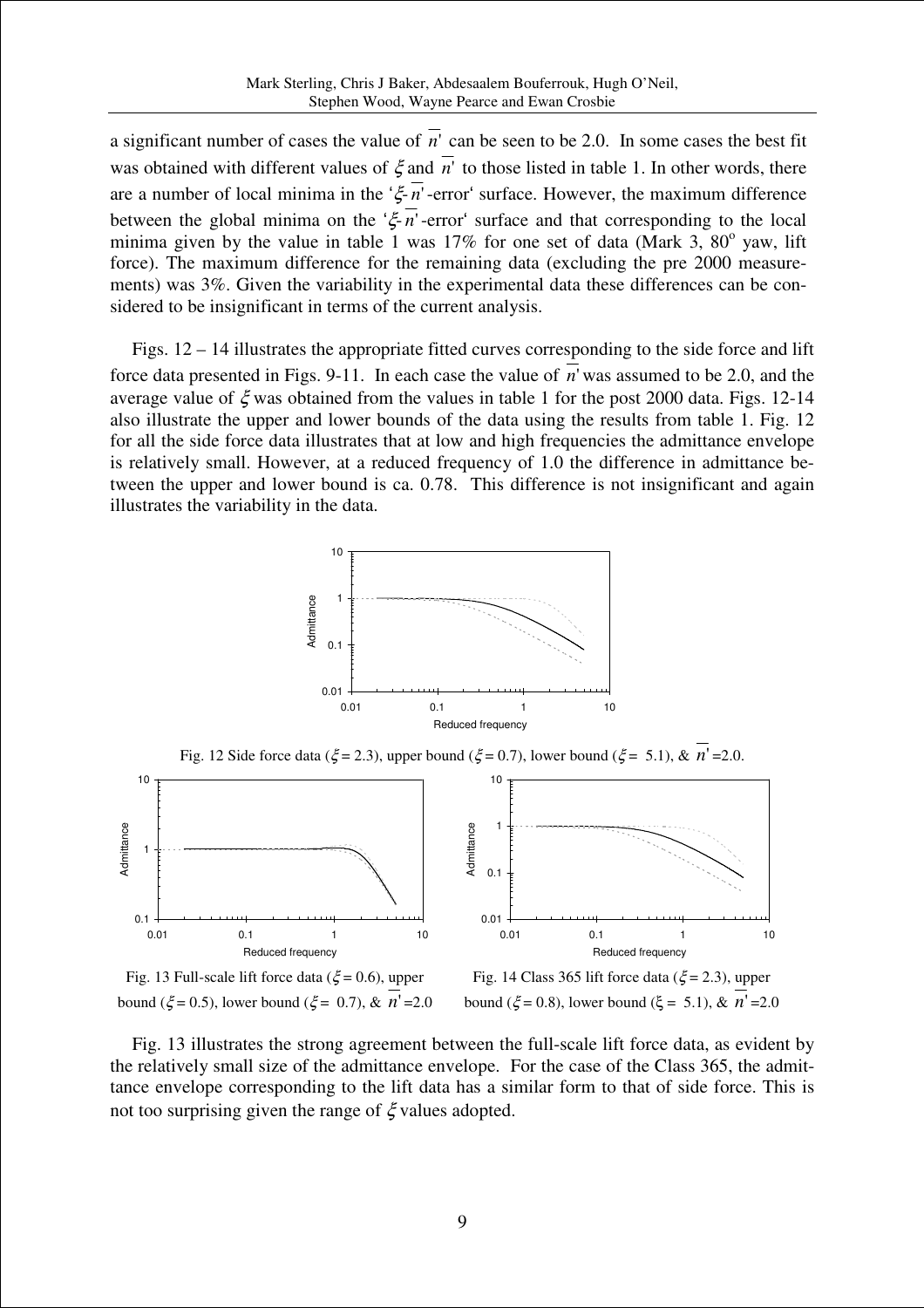|                |                | Side force |      |                  | Lift force |     |     |
|----------------|----------------|------------|------|------------------|------------|-----|-----|
| Vehicle        | Yaw $(^\circ)$ | k          |      | $\boldsymbol{n}$ | k          |     | n   |
| Mag-Lev<br>APT | 76             | 1.0        | 10.4 | 1.0              |            |     |     |
|                | 90             | 1.3        | 3.1  | 1.0              |            |     |     |
| ΙТ             | 90             | 1.3        | 3.0  | 2.0              |            |     |     |
| Mark 3         | 29             | 2.1        | 0.7  | 2.0              | 0.4        | 0.7 | 2.0 |
|                | 59             | 3.5        | 2.4  | 2.0              | 1.8        | 0.5 | 2.0 |
|                | 80             | 1.7        | 2.3  | 2.0              | 0.8        | 0.7 | 2.0 |
| Class 390      | 64             | 1.0        | 1.6  | 2.0              | 0.9        | 0.7 | 2.0 |
|                | 82             | 1.6        | 2.1  | 2.0              | 1.1        | 0.5 | 2.0 |
| Class 365      | 15             | 0.1        | 4.9  | 2.0              | 0.1        | 2.5 | 2.0 |
|                | 30             | 0.2        | 51   | 2.0              | 0.1        | 5.1 | 2.0 |
|                | 45             | 0.5        | 3.0  | 2.0              | 0.6        | 3.0 | 2.0 |
|                | 60             | 0.4        | 1.4  | 2.0              | 0.3        | 1.4 | 2.0 |
|                | 75             | 0.8        | 1.2. | 2.0              | 0.7        | 12  | 2.0 |
|                | 90             | 0.9        | 0.9  | 2.0              | 0.7        | 0.8 | 2.0 |

Table 1. Eqn. (5) parameters for the lift and side force aerodynamic admittances.

Using the results given in table 1 in conjunction with Eqn. (6) it is possible to obtain the aerodynamic weighting functions. The results of this procedure are illustrated in Figs. 15-17. The dotted lines in Figs. 15-17 correspond to the lower and upper bounds shown in Figs. 12- 14. Both Figs. 15 and 17 illustrate almost identical features, i.e. a rapid increase in the value of the weighting function, followed by a gradual reduction. It is noticeable that the decrease in weighting function with respect to normalised time is significantly less for the "lower" bound data. In physical terms this suggests that the time history of the wind is significant in terms of the wind induced loading. As expected the "upper" bound data illustrates behaviour which is opposite to this, i.e. there is a large peak corresponding to a short time lag (ca. 0.1) normalised seconds). After this large peak the weighting function rapidly decreases and even attains a negative value. At this stage it is perhaps worth noting that the area under each of the normalised weighting curve functions tends to unity as the normalised time tends to infinity.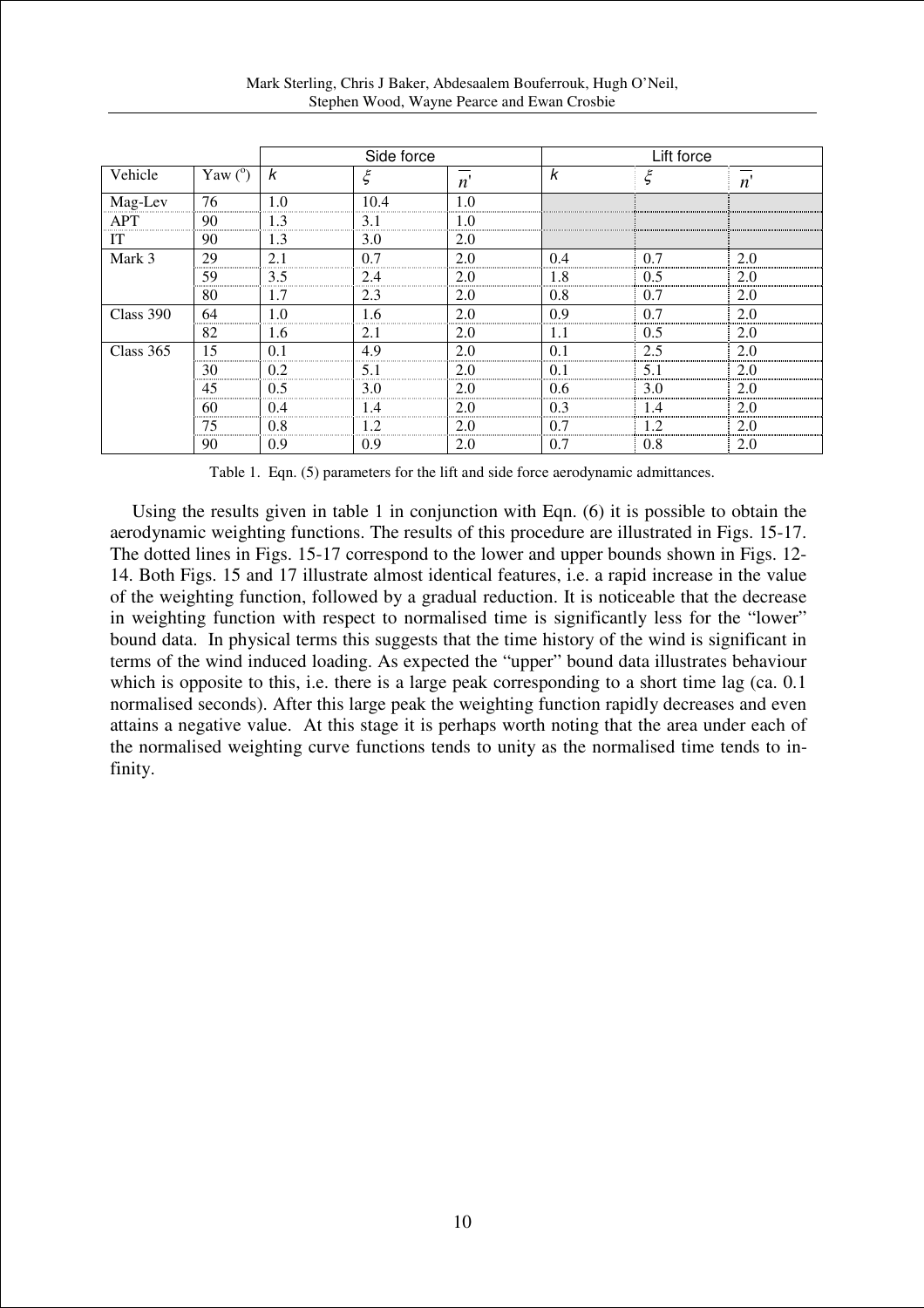

Fig. 16 Lift weighting function for the full-scale data Fig. 17 Lift weighting function for the Class 365

-1

0 0.2 0.4 0.6 0.8 1 normalised time

## **5 CONCLUSIONS**

normalised time

-2 -1

This paper has examined a variety of datasets in order to explore both the behaviour of the aerodynamic admittances and the weighting functions with respect to train type and yaw angle. An attempt has been made to identify a universal function which can be used to represent both the side and lift aerodynamic admittance and one which can be represented analytically in the time domain. The following points can be made:

- All of the measured admittance functions follow the same general trend, i.e. at low frequencies they tend towards a constant value, whereas at high frequencies there is a rapid decrease.
- There is a wide range of variation in both the measured side force and lift force admittances. As such the data must be interpreted with care.
- It is possible to parameterise the mean characteristics of the aerodynamic admittances by an expression akin to that of a damped harmonic oscillator using three constants  $k, \xi, n'$ .
- Surprisingly, the value of  $\overline{n'}$  appears to be constant across a wide range of yaw angles for a variety of train types.
- With respect to the Class 365 data, there appears to be a general trend indicating a reduction in  $\xi$  as the yaw angle increases.
- Noting the large degree of variation in the data it is postulate that all of the data can be considered to collapse onto a single curve corresponding to the side force and a single curve corresponding to the lift force.